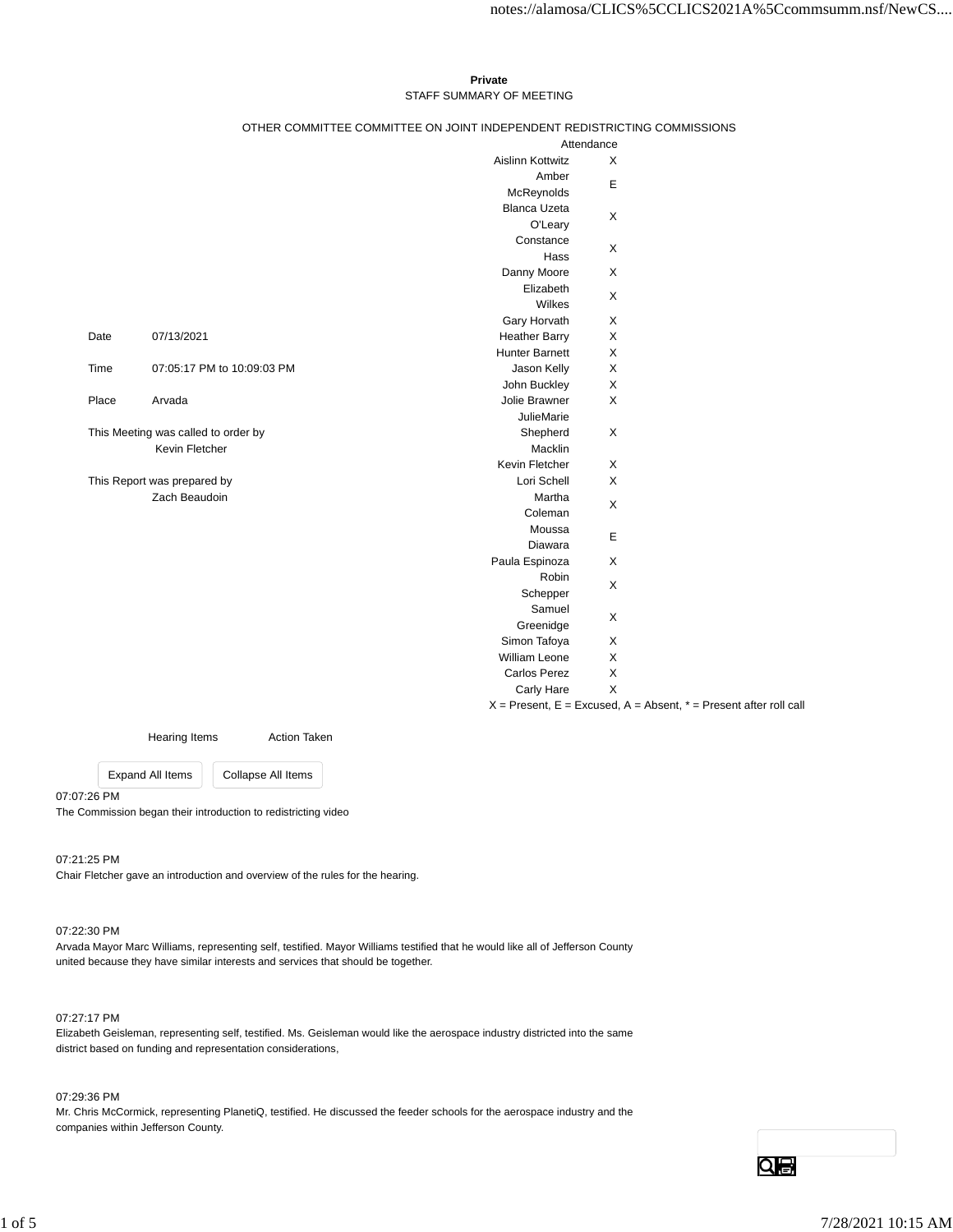# 07:34:10 PM

Kevin Allen, representing self, testified. He discussed a lack of representation for rural parts of Adams County.

# 07:37:13 PM

Dr. Michele Haney, representing self, testified. She discussed the industries, accomplishments, and issues that are in Jefferson county. She discussed how the preliminary map divides the Red Rocks Community College Arvada and the Lakewood campuses.

# 07:41:04 PM

Ms. Mindy Mohr, representing self, testified. She asked that the districts be kept similar to the current districts.

# 07:43:21 PM

Tom Coogan, representing self, testified. Mr. Coogan discussed the students in their current district in Jefferson County and how splitting them impacts their representation.

# 07:44:27 PM

Ms. Cheryl Cheney, representing self, testified. Ms. Cheney spoke about congressional districts and the divide between rural and urban areas.

# 07:47:46 PM

Mr. Randy Moorman, representing self, testified. Mr. Moorman expressed the desire to be unified with Jefferson County for sustainability purposes.

## 07:52:23 PM

Dr. Karen Tonso, representing self, testified. Dr. Tonso doesn't believe the current boundaries represent the communities of interest in Northern Jefferson County. She stated that Adams and Jefferson Counties deserve to have their different interests represented and that she believes the current boundaries don't achieve this.

# 07:55:35 PM

Mr. Timothy Welch, representing self, testified. Mr. Welch believes Arvada is important to Jefferson County as they share many similar services and interests.

# 07:57:27 PM

Dr. Tonso answers a question from Commissioner Espinoza on how to consider districts based on the equal population criteria.

# 08:02:30 PM

Ms. Cynthia Beyer, representing self, testified. Ms. Beyer believes that unincorprated Jefferson County fits better in CD7. She doesn't believe that the state senate map represents her community well.

# 08:05:48 PM

Dr. Steven Jarnagin, representing self, testified. Dr. Jarnagin stated he believes the maps are gerrymandered. He believes that many parts of Jefferson and Adams Counties should be maintained as a contiguous district.

# 08:09:12 PM

Commissioner Perez asked Dr. Jarnagin how to account for the population of Arvada being larger than the target population per district.

# 08:11:47 PM

Dr. Thomas Kelley, representing self, testified. Mr. Kelley discussed that he believes Arvada would be better with Jefferson County rather than Adams County. He continued to discuss the communities of interest he would like better represented.

#### 08:14:16 PM

Pat Malone, representing self, testified. Ms. Malone discussed how the current districts impact Jefferson County public schools and Adams County public schools differently.

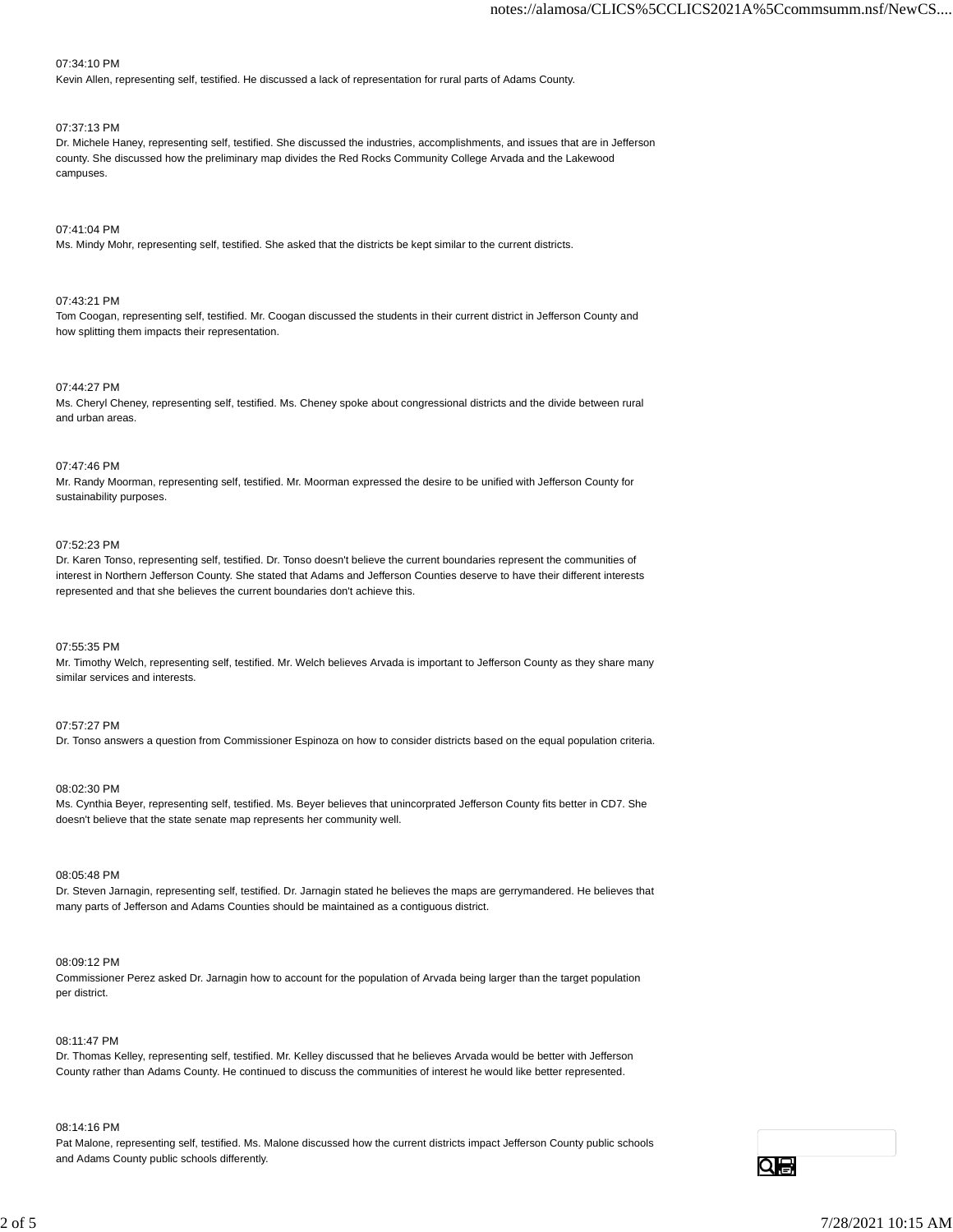# 08:17:54 PM

Shawna Fritzler, testifying on behalf of Support Jeffco Kids, testified that keeping Jefferson County together is important to the safety and security of the community. She testified that this greatly impacts the schools and need to be considered.

#### 08:21:12 PM

Mr. Michael Fulton, representing self, testified. Mr. Fulton discussed the polarization of the country and the importance of the commission. Mr. Fulton would like to make CD 7 more competitive and discussed the competitiveness criteria with the districts.

# 08:24:36 PM

Ms. Robin Kupernik, representing self, testified. Ms. Kupernik would like to keep Arvada intact and put the Jefferson County part of Westminster within the the district.

# 08:29:01 PM

Ms. Jonna Levine, representing Support Jeffco Kids, testified. Ms. Levine expressed her concern about Arvada being touched by six house districts and three senate districts. She said that she believes it will be very difficult to discuss state issues with representatives.

#### 08:33:46 PM

Mrs. Melissa Batt, representing self, testified. Mrs. Batt discussed the coordination of the police forces in her area and how having services connected is very beneficial.

# 08:39:02 PM

Mr. Clark Morrell, representing self, testified. Mr. Morrell would like to add Jefferson County into Senate District 27 with Arvada and take parts of Golden out of the district. He doesn't believe Golden and Arvada should be together.

# 08:40:33 PM

Carl Hamm, representing self, testified. Mr. Hamm wants Douglas County to be excluded from the Jefferson County district and the commission to consider the communities of interest.

# 08:44:14 PM

Mx. Amber Hott, representing self, testified. Mx. Hott discussed how her senate district went from being highly competitive to being split into multiple districts.

#### 08:46:01 PM

Mr Alex Inscoe, representing self, testified. Mr. Inscoe testified that he opposes gerrymandering and the lines drawn around the state but believes the preliminary maps make races competitive.

# 08:47:47 PM

Craig Kocian, representing self, testified. Mr. Kocian testified that Arvada must be kept with Jefferson County because it isn't an Adams County town. He discussed the shared services and communities that aren't represented in the map.

#### 08:54:42 PM

Ms. Nancy Murray, representing self, testified. She discussed her desire for Arvada to be intact in a single district.

#### 08:55:27 PM

Alex Leith, representing self, testified. Mr. Leith expressed his concern that 5 districts remain the same and each respective party would maintain their districts with strongholds.

#### 08:59:49 PM

Mr. Jonah Hearne, representing self, testified. Mr. Hearne expressed his concern that The preliminary maps cut off northern Arvada and exclude them from participating in their community electorally.

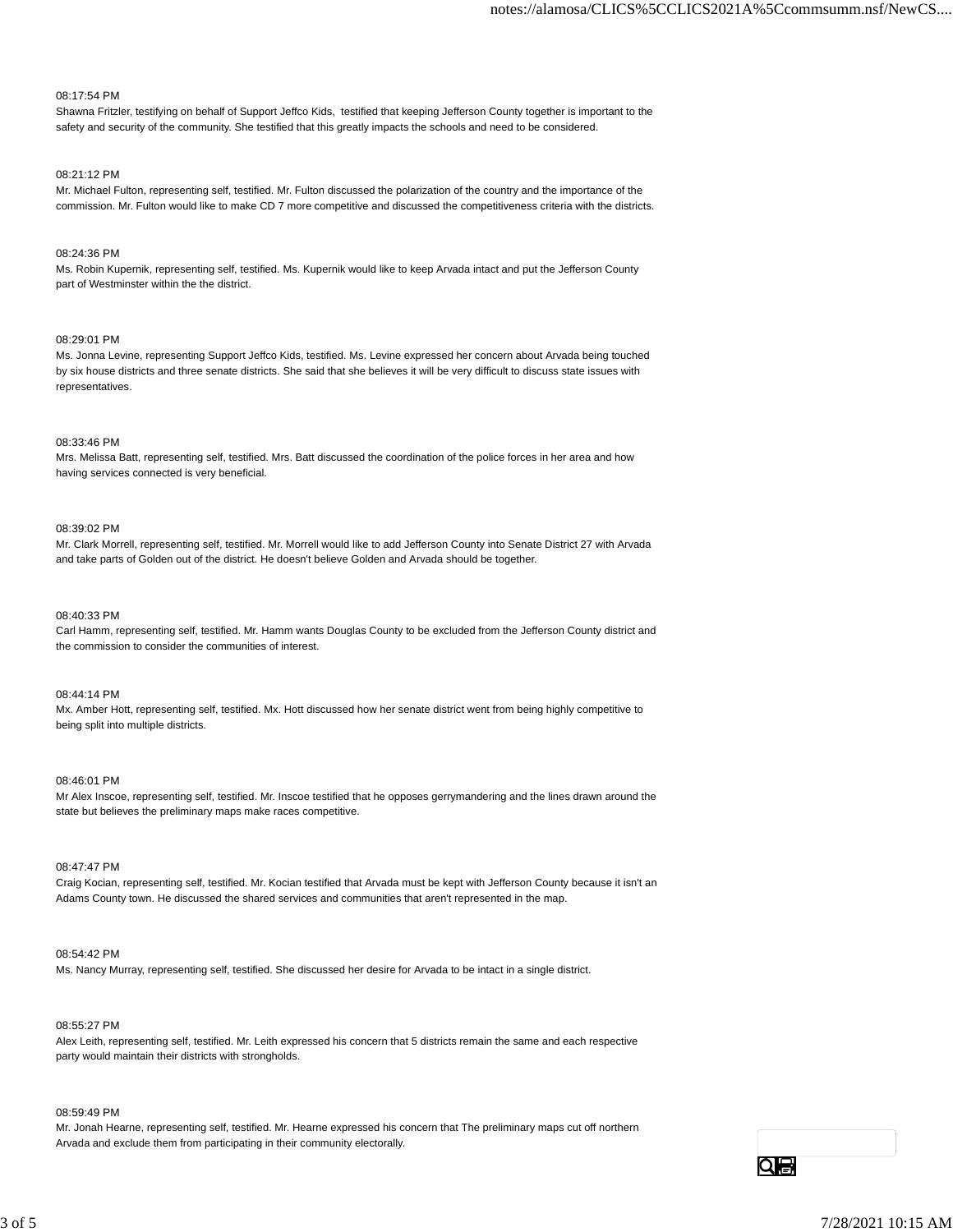# 09:04:31 PM

Mrs. Lorraine Bowen, representing self, testified. Ms. Bowen discussed that she stayed in Arvada because of the strong community. She discussed how she's lived there for three redistricting cycles and wants her community to remain together.

#### 09:08:48 PM

Dr. Tom Jurgens, representing self, testified. Dr. Jurgens discussed the splits of Arvada and Jefferson County and why he disagrees with the current maps.

# 09:13:25 PM

Arvada City Council Member Lauren Simpson, representing self, testified. Council Member Simpson discussed the emotion behind communities of interest and the four districts that are within her council district. She is concerned that her district will have many different state representatives.

#### 09:22:00 PM

Mrs. Elizabeth Tomsula, representing self, testified. Mrs. Tomsula asked to keep Arvada with Jefferson County and discussed her connection to the area and communities of interest.

# 09:24:52 PM

Kaeley Moffatt, representing self, testified. Ms. Moffatt asked the commission why Coal Creek was cut out of the 24th district. She is concerned that coming to Arvada is difficult for them to get representation.

# 09:29:14 PM

Katie Winner, representing self, testified. Ms. Winner encouraged the commissioners to visit the communities and get to know the communities of interest. Ms. Winner posed some criteria for the commission to consider.

#### 09:31:48 PM

Mrs. Margaret Carter, representing self, testified. Mrs. Carter would like the CD7 to remain the same and expressed concern that new districts would hurt serives she currently enjoys.

09:34:07 PM

Harvey Burns, representing self, testified about his living in Westminster and how much of what he does is in Jefferson County rather than others. He would like Westminster to be included in Jefferson County.

#### 09:38:24 PM

Chris Simpson representing himself, testified. Mr. Simpson reiterated the comments about Arvada and Westminster and spoke about his community in Westminster being represented.

# 09:43:22 PM

Helen Rae Vernier representing herself, testified. She doesn't believe the current map makes sense for competitiveness, compactness, and communities of interest. She would like CD3 to contain mountain communities on the front range.

### 09:45:53 PM

Commissioners asked Ms. Vernier questions about her comments.

# 09:59:20 PM

Commissioner Leone posed a question to the public for response.

09:59:53 PM Witnesses respond to Commissioner Leone.

10:04:32 PM





Qe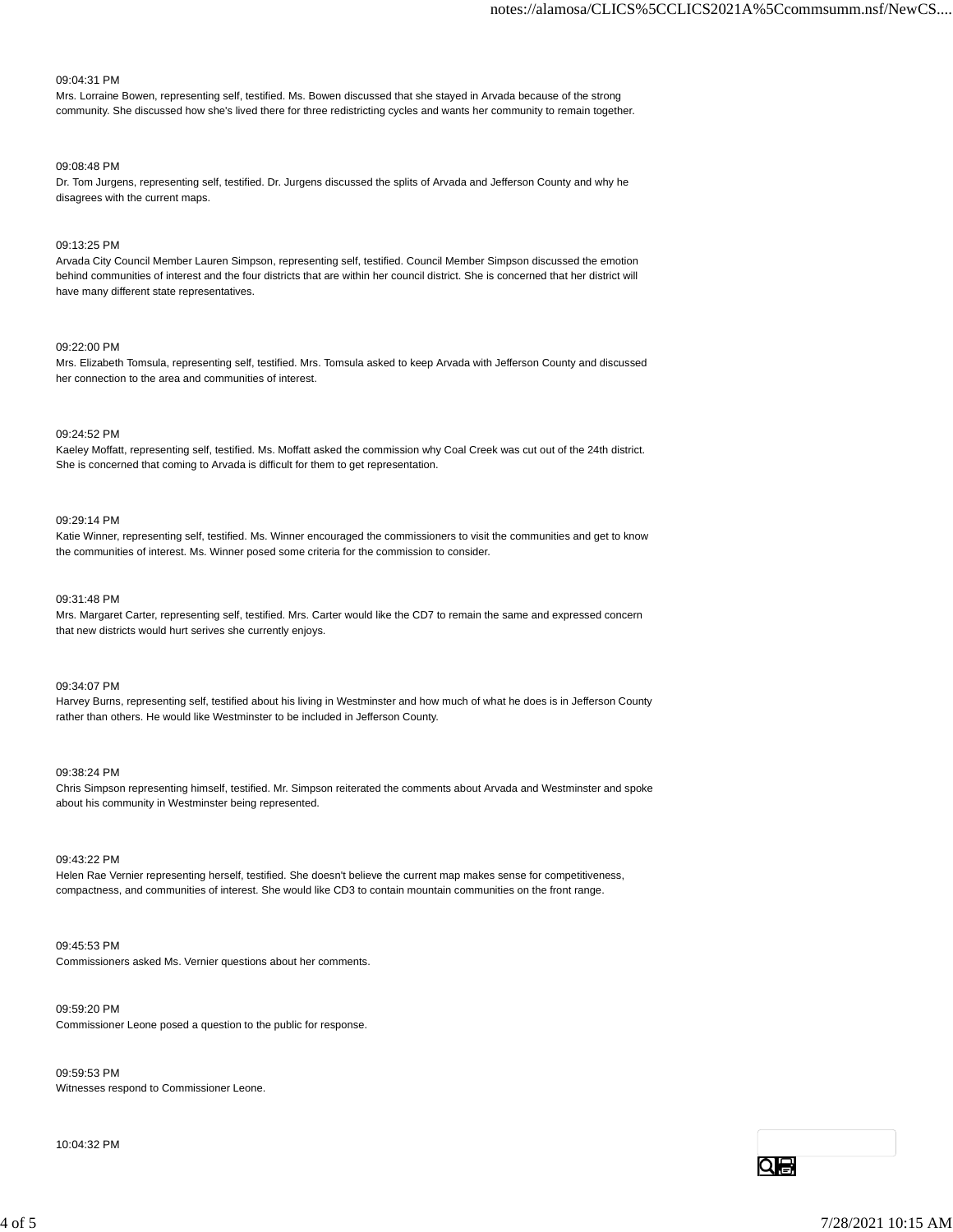Lee Carroll representing self, testified that it makes sense to keep Arvada together as it has grown as one unit. Mr. Carroll proceeded to give examples for his points.

10:09:03 PM The committee adjourned.

 $\overline{\mathbf{Q}}$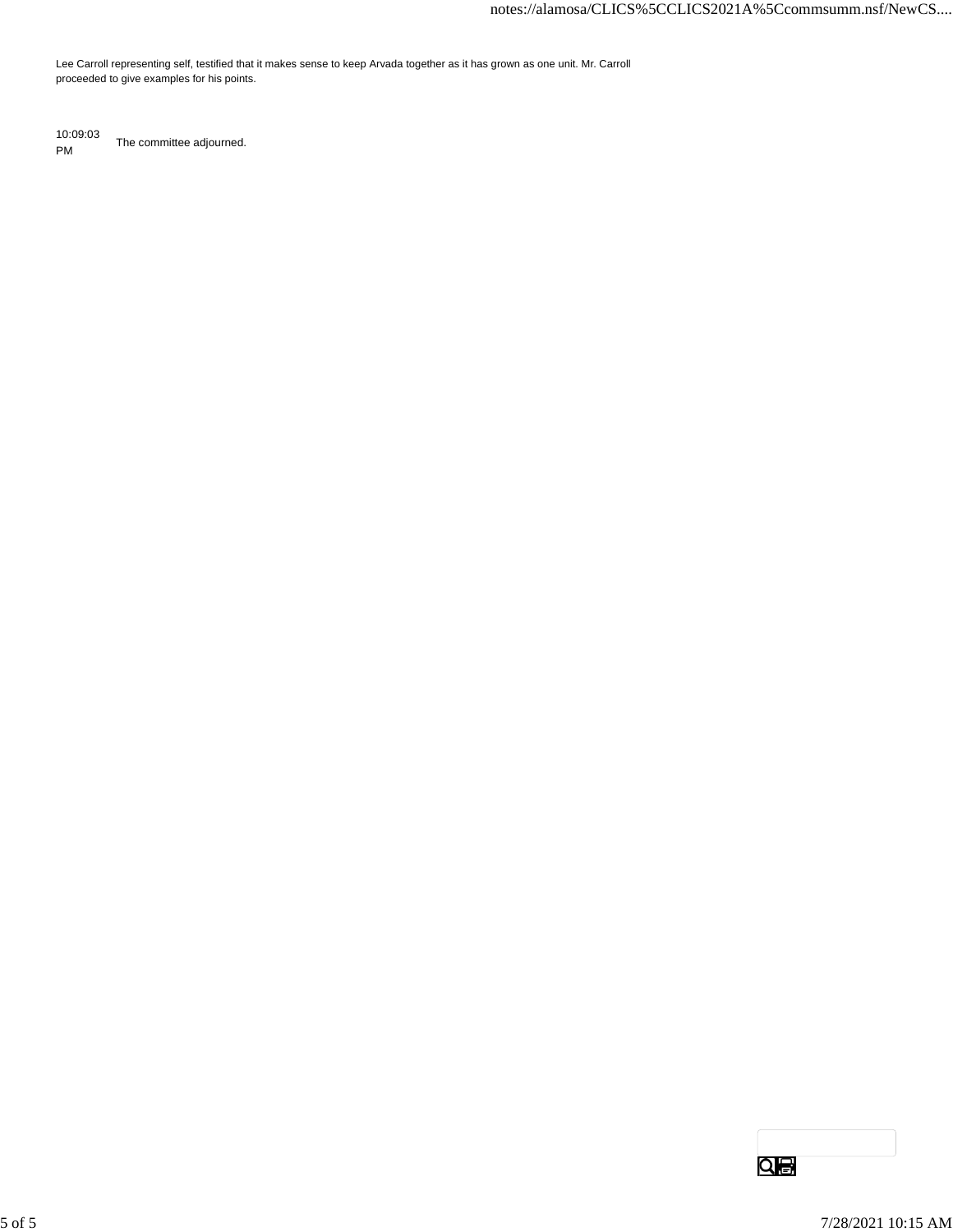

# **Support Jeffco Kids**

# **Every child, every day!**

Members of the Colorado Legislative Redistricting Commission,

We first want to thank you for your service to Colorado. Voters have tasked you with an immensely important job and your willingness to travel our state and listen to citizens in order to decide the best direction for Colorado is truly admirable.

We want to express our views on redistricting through a lens that we have dedicated a large portion of our lives toward: the education of kids in Colorado, with special focus on Jeffco. As advocates, parents, and education policy watchers, we understand how unique and amazing the Jeffco school system is. Our state legislators should take a large share of the credit for the success of our schools here in Jeffco. We have a decades-long, bipartisan tradition of fighting for our school district and our kids.

But Jeffco Schools is not among the best in the nation by happenstance. Our success is due to diligent, focused work by everyone: parents, teachers, community members, students and policymakers. We are gravely concerned that if our legislative district lines significantly break from our school district that we will not have the same focused advocacy that we have had over the past decades in the State Legislature. Of course, this means that our school district is heard (because we are a leader in so many ways, often we are looked to as an example) when legislators must consider competing points of view.

This is not to say that our neighbors do not put the education of their children at the forefront. But focusing on education is a difficult and complex task in the best of circumstances. Legislators are expected to reach out and understand the needs of their constituents. Dealing with one school board and school district is tough enough, particularly with one of the largest districts in the nation. Having to understand the nuances and intricacies of multiple school districts would be a disservice to both a legislator and the students they need to fight for and represent.

This is further exacerbated by the need to understand issues of districts that have significantly different focuses and issues. Neighboring districts have different policies regarding 4-dayschooling, preschool programs, and teacher pay. During the last year or so, there was often a divergence among school districts about whether and how to provide remote learning for various K-12 student groups. No student is helped by having a legislator who needs to juggle the requirements of two massively different school districts. This is why we believe that Jeffco legislators need to have constituencies that match our school district — which should be considered a "political subdivision" under Amendment  $Z$  — as much as is possible. And, that if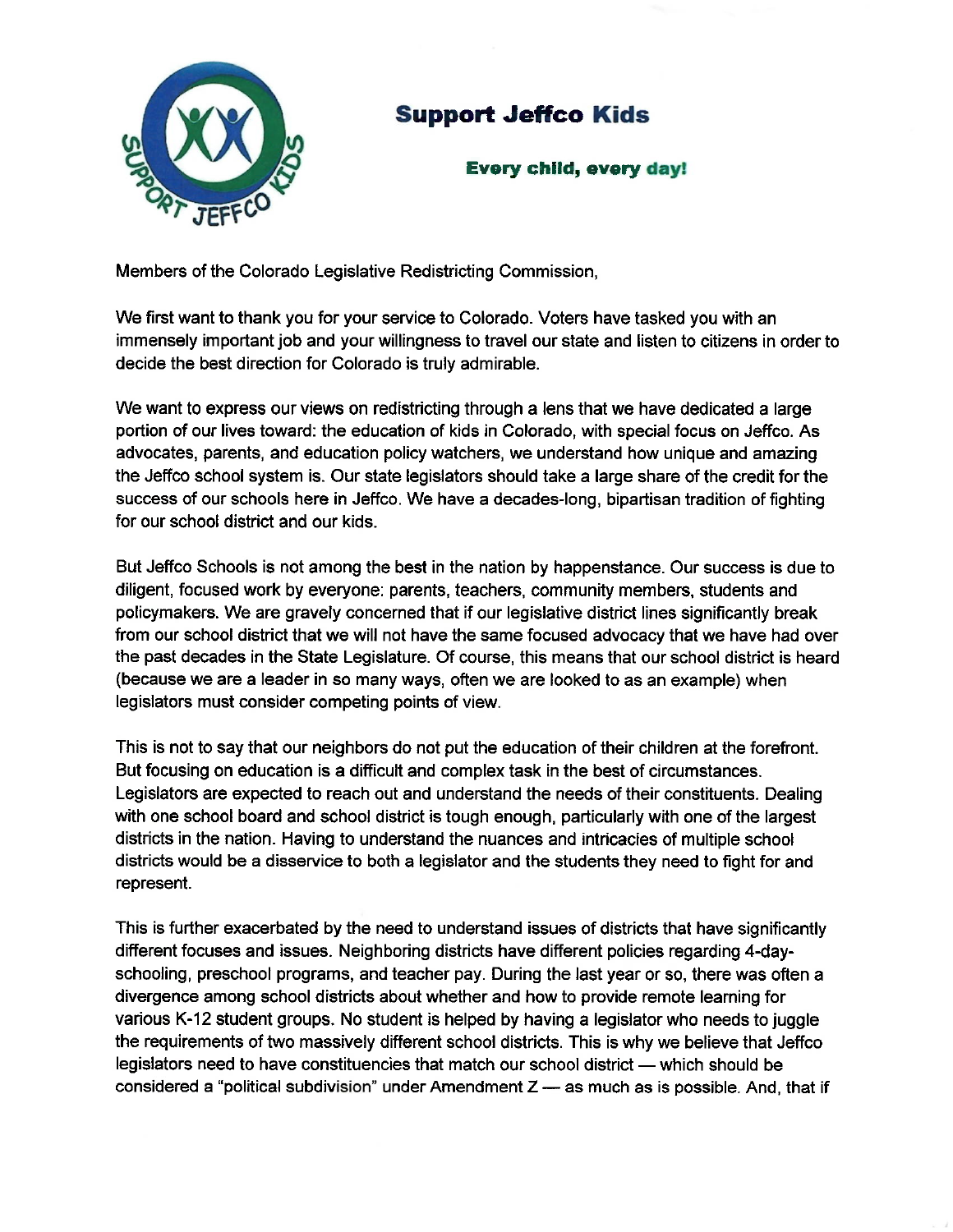the Constitutionally-mandated requirements necessitate a split in legislative districts, that it be in a place that also has a large, unified school district that faces similar issues to Jeffco.

All of us strongly believe that fostering our educational system is among the most important priorities in Colorado. We ask that you allow us to continue the amazing, ongoing work that has allowed Jeffco advocates, parents, teachers and legislators to create a system that we are all proud of by keeping our representation within our most important boundary: our school district.

Shawna Fritzler and Jonna Levine

forma Lynne

**Co-Chairs and Co-Founders** 

Endowed by Kutovia Logez

80003